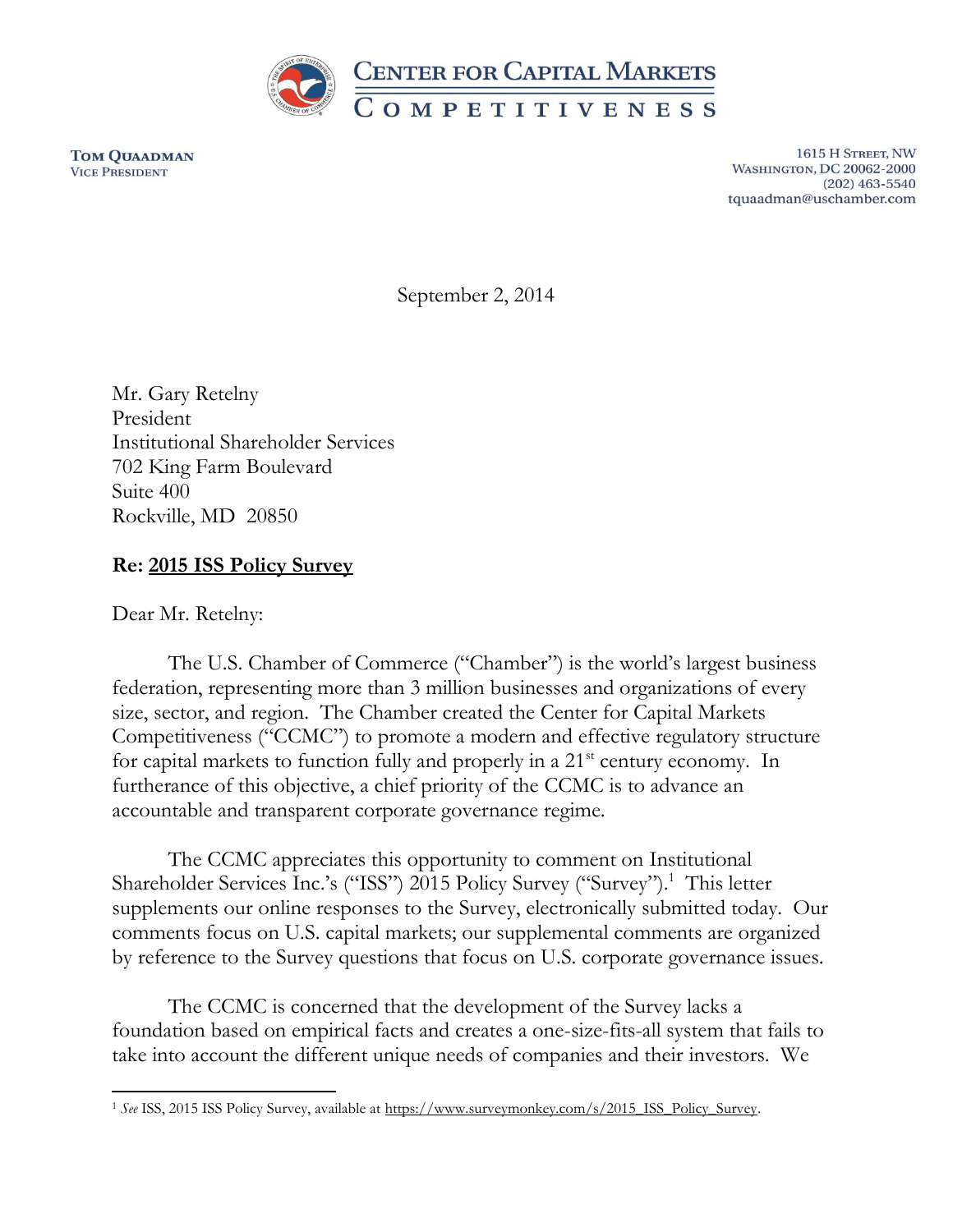$\overline{\phantom{a}}$ 

believe that these flaws with the Survey can adversely affect advisory recommendations negatively impacting the decision making process for the clients of proxy advisory firms. The CCMC is also troubled that certain issues presented in the Survey, such as Pay for Performance, will be the subject of Securities and Exchange Commission ("SEC") rulemakings in the near future. While we have provided commentary to those portions of the Survey, we believe that their inclusion in the survey is premature pending the completion of those rulemakings.

Our concerns are discussed in greater detail below.

## **Discussion**

The CCMC has, for many years, sought to advance a cooperative dialogue with key interested parties, including proxy advisors, institutional investors, investment portfolio managers, and corporate issuers, to improve the functionality of proxy advisory services. The focus of the CCMC's efforts is to ensure that potential benefits of a well-functioning proxy advisory industry are not outweighed by the potential systemic failures proxy advisory firms. Such failures could occur if the recommendations of proxy advisors are subject to conflicts of interest and could also arise if proxy advisors apply one-size-fits-all methodologies, offer check-the-box proxy voting policies, and engage in other practices that fail to acknowledge the inherently company-specific requirements of corporate governance.<sup>2</sup>

To advance these goals, the CCMC in 2013 issued the Chamber Best Practices and Core Principles, outlining principles and transparent processes for advisory firms, corporate issuers and investors. We believe, as is discussed below in greater detail, that the Survey fails to meet the universally-embraced goals the Chamber Best Practices and Core Principles seek to advance.

<sup>2</sup> To follow-up on an active dialogue that the Chamber had fostered with corporate secretaries and ISS to correct some of these flaws, the Chamber, in 2010, wrote to ISS and the SEC with a proposal to inject transparency and accountability into this system by creating Administrative Procedure Act-like processes for voting policies and recommendations. *See, e.g.*, Memorandum from U.S. Chamber of Commerce to ISS (Aug. 4, 2010), available at

[http://www.sec.gov/comments/s7-14-10/s71410-268.pdf.](http://www.sec.gov/comments/s7-14-10/s71410-268.pdf) This would have allowed for an open dialogue in which all stakeholders could have participated, and would have better informed ISS of circumstances material to the interests of its clients. To date, ISS has not acted or commented on these recommendations. *See also*, Chamber, *Best Practices and Core Principles for the* Development*, Dispensation, and Receipt of Proxy Advice* (March 2013) ("Chamber Best Practices and Core Principles"), available at [http://www.centerforcapitalmarkets.com/wp-content/uploads/2010/04/Best-Practices-and-](http://www.centerforcapitalmarkets.com/wp-content/uploads/2010/04/Best-Practices-and-Core-Principles-for-Proxy-Advisors.pdf)[Core-Principles-for-Proxy-Advisors.pdf.](http://www.centerforcapitalmarkets.com/wp-content/uploads/2010/04/Best-Practices-and-Core-Principles-for-Proxy-Advisors.pdf)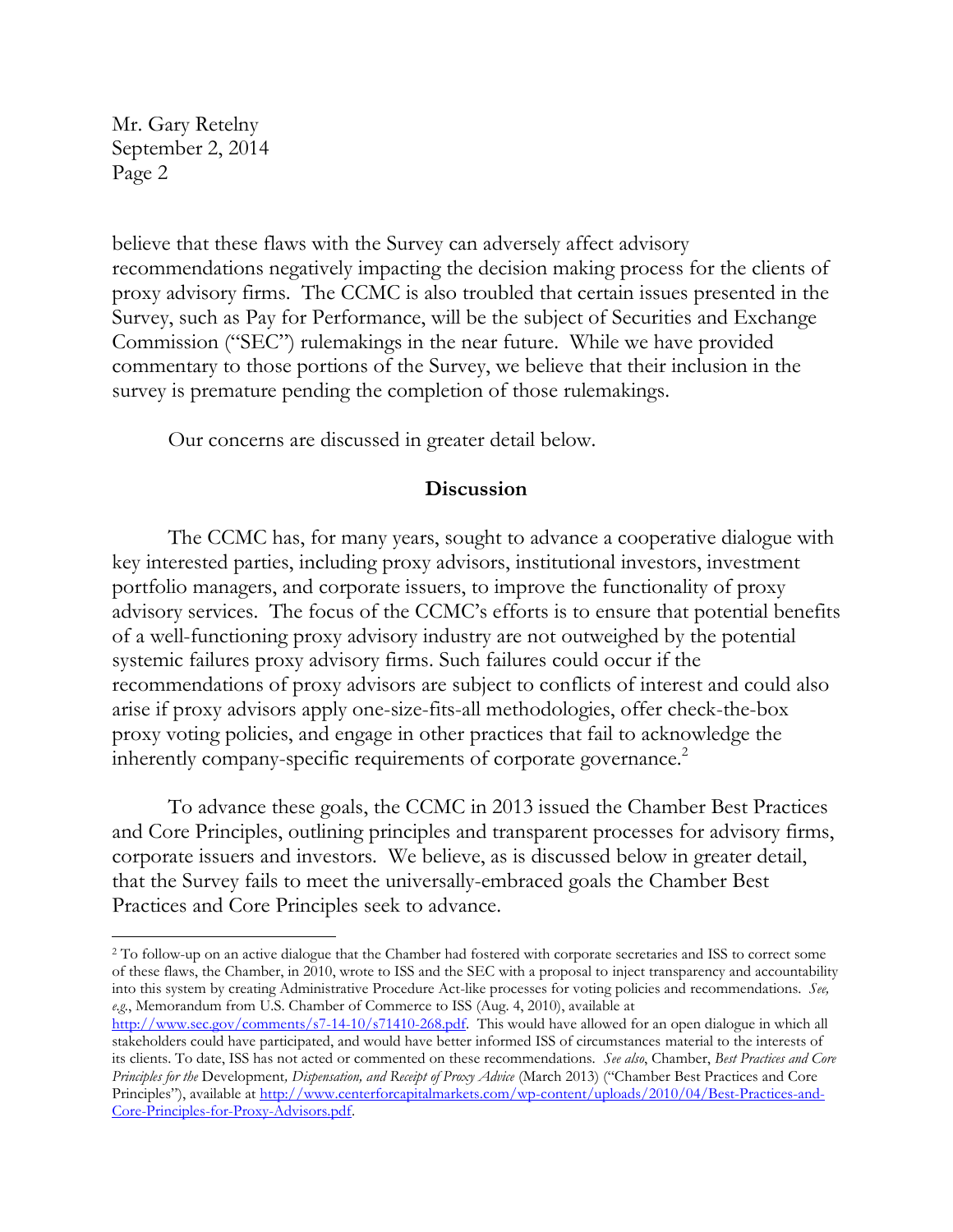$\overline{\phantom{a}}$ 

#### **General Concerns with Survey**

Before addressing the Survey's specific questions, several observations are in order vis-à-vis the Survey's design, content, and likely impact on the ability of investment advisers to fulfill their fiduciary duties to vote portfolio securities in the economic best interests of their clients.<sup>3</sup>

Many investment advisers use proxy advisory firms' advice as one of many data points to develop voting positions, and in doing so meet their fiduciary responsibilities. Our general concerns with the Survey, as outlined in this section of our letter, do not pertain to those investment advisers. Rather, we are concerned with the impact of the Survey as it pertains to those investors who rely exclusively on, and effectively outsource their voting functions to, proxy advisory firms.

It is both surprising and very troublesome that the Survey does not contain a single reference to the paramount concern of investors and portfolio managers public company efforts to maintain and enhance shareholder value—and seeks to elicit only abstract philosophies and opinions, completely eschewing any pretense of an interest in obtaining hard facts and empirically-significant data. This confirmation—that ISS' policies and recommendations are based solely on a miniscule sampling of philosophical preferences, rather than empirical data—is itself a matter that requires, but does not yet receive, appropriate disclosure and disclaimers on ISS research reports. 4

<sup>3</sup> *See SEC v. Capital Gains Research Bureau, Inc.*, 375 U.S. 180, 194 (1963). *See also*, Securities and Exchange Commission ("SEC"), STAFF LEGAL BULLETIN No. 20 (IM/CF), "*Proxy Voting: Proxy Voting Responsibilities of Investment Advisers and Availability of Exemptions from the Proxy Rules for Proxy Advisory Firms*" (June 30, 2014) ("*SEC Staff Guidance*"), available at [http://www.sec.gov/interps/legal/cfslb20.htm.](http://www.sec.gov/interps/legal/cfslb20.htm) 

A similarly stringent standard applies to pension fund advisers subject to ERISA. *See, generally*, "Proxy-voting May Not Be Solely for the Economic Benefit of Retirement Plans," Dep't of Labor, Office of Inspector General—Office of Audit, Employee Benefits Security Administration, Report No. 09-11-001-12-121 (Mar, 31, 2011) ("*EBSA IG Report*"), available at [http://www.oig.dol.gov/public/reports/oa/2011/09-11-001-12-121.pdf.](http://www.oig.dol.gov/public/reports/oa/2011/09-11-001-12-121.pdf)

<sup>4</sup> *See SEC Staff Guidance*, *supra*, n. 3, Answer to Question 3. The SEC Staff Guidance advises that proxy advisory firms should update investment adviser clients on any considerations appropriate to investment advisers' consideration of the nature and quality of services provided by the proxy advisory firm. The Guidance also clearly identifies investment advisers' responsibility to ensure that votes they cast are in the best interests of their clients. *Id.*, Answer to Question 1. It follows, then, that investment advisers casting votes based in whole or in part on proxy advisory firm recommendations must receive, and proxy advisory firms must provide, assurances that the policies and analysis underlying voting recommendations have a close nexus with enhancing shareholder value, *see In re Manarin Inv. Counsel,*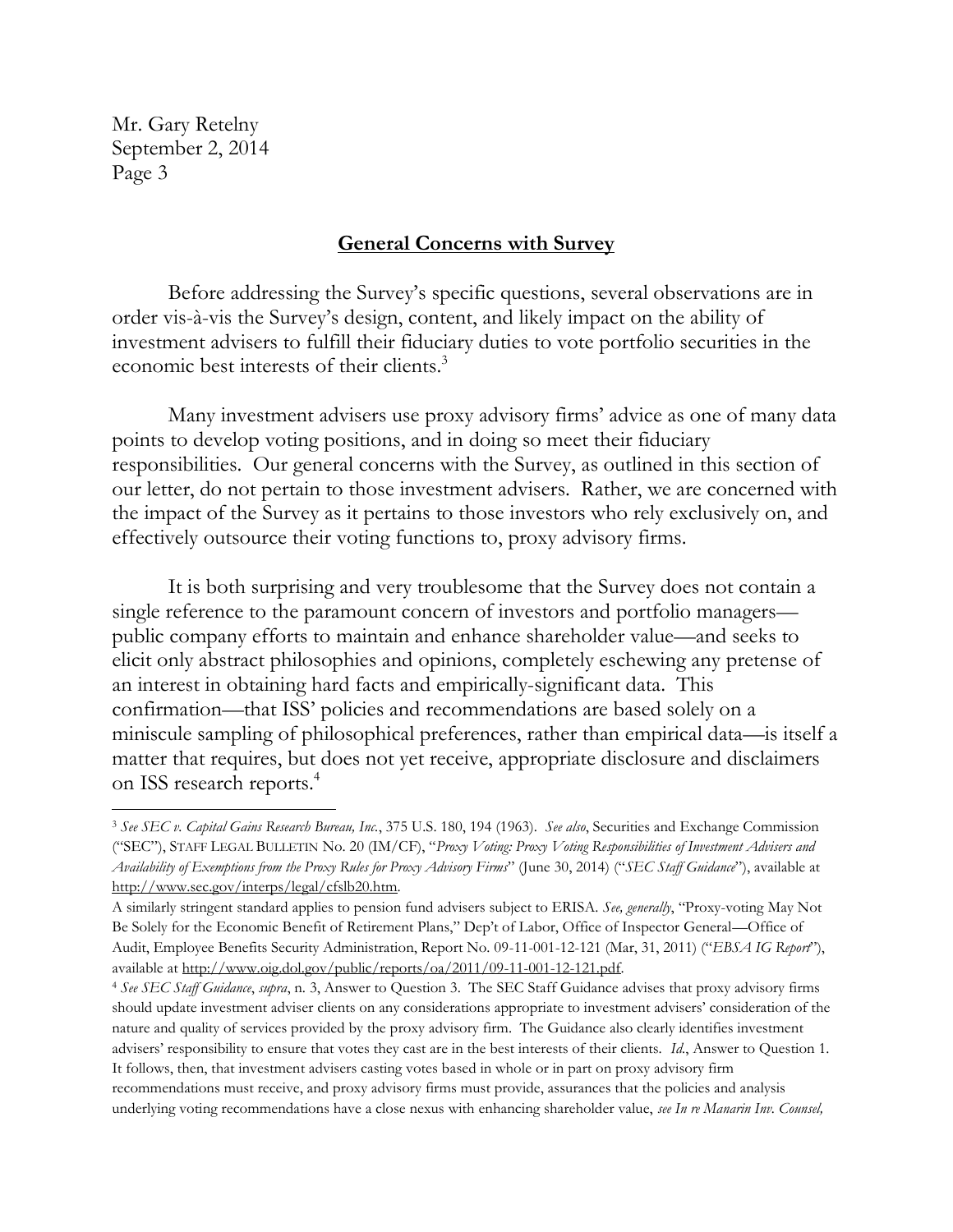$\overline{a}$ 

As fiduciaries, investment advisers owe duties of care and loyalty to their clients,<sup>5</sup> duties that extend to their exercise of proxy voting discretion.<sup>6</sup> The SEC recently reconfirmed that, to fulfill their fiduciary duties, investment advisers must adopt and implement procedures ensuring that proxies are voted in the best interests of their clients—that is, that portfolio securities are voted to further shareholder value.<sup>7</sup> It therefore follows ineluctably that, to the extent an investment adviser's voting decisions are predicated in part on the recommendations of proxy advisory firms, the investment adviser must have a reasonable basis to conclude that the proxy advisory firm's recommendations are firmly based upon the criterion of furthering shareholder value.

As past experience demonstrates, ISS' voting recommendations are based on policies that are supported primarily, if not exclusively, by the results of its policy surveys.<sup>8</sup> The current policy survey clearly reinforces that conclusion. But, investment advisers cannot fulfill their fiduciary obligations to clients by basing voting decisions on proxy advisory firm opinions that make no reference to, much less that do not even deign to establish, a causal connection between the proxy advisory firm's recommendation and the enhancement or furtherance of shareholder values.<sup>9</sup>

*Ltd., et al.,* Inv. Adv. Act Rel. No. 3686 (Oct. 2, 2013) ("*Manarin*"), available at

<https://www.sec.gov/litigation/admin/2013/33-9462.pdf> or, in the event such assurances cannot be given, that investment advisers are made aware of that fact.

<sup>5</sup> *See*, *e.g.*, *SEC v. Capital Gains Research Bureau*, *supra*, n. 3 (recognizing fiduciary duties of care and loyalty owed by investment advisers to their clients).

<sup>6</sup> *See* SEC, "*Proxy Voting by Investment Advisers*," Investment Advisers Act Rel. No. 2106 (Mar. 10, 2003), ("*IA Proxy Voting Rule Adopting Release*"), available at [http://www.sec.gov/rules/final/ia-2106.htm.](http://www.sec.gov/rules/final/ia-2106.htm)

<sup>7</sup> *See SEC Staff Guidance*, *supra*, n. 3, Answer to Question 1. *See also IA Proxy Voting Rule Adopting Release, supra n. 6,* at I (Investment advisers' "enormous voting power gives advisers significant ability collectively, and in many cases individually, to affect the outcome of shareholder votes and influence the governance of corporations. Advisers are thus in a position to significantly affect the future of corporations and, as a result, *the future value of corporate securities held by their clients*.") (emphasis supplied).

<sup>8</sup> *See* ISS, Benchmark Policy Consultation, Auditor Ratification (U.S.) ("*ISS Auditor Ratification Policy Proposal*"), available a[t http://www.issgovernance.com/file/files/Auditorratification-US.pdf.](http://www.issgovernance.com/file/files/Auditorratification-US.pdf)

<sup>9</sup> The SEC has held an investment adviser's policies and procedures on affiliated brokerage transactions "not reasonably designed" to ensure "transactions were fair to shareholders, where the policies and procedures did not require any actual empirical investigation into the commissions charged by other broker-dealers for similar transactions, as one means of verifying their "reasonableness." *See Manarin*, *supra* n. 4, at ¶23. *See also*, *EBSA IG Report*, *supra*, n. 3.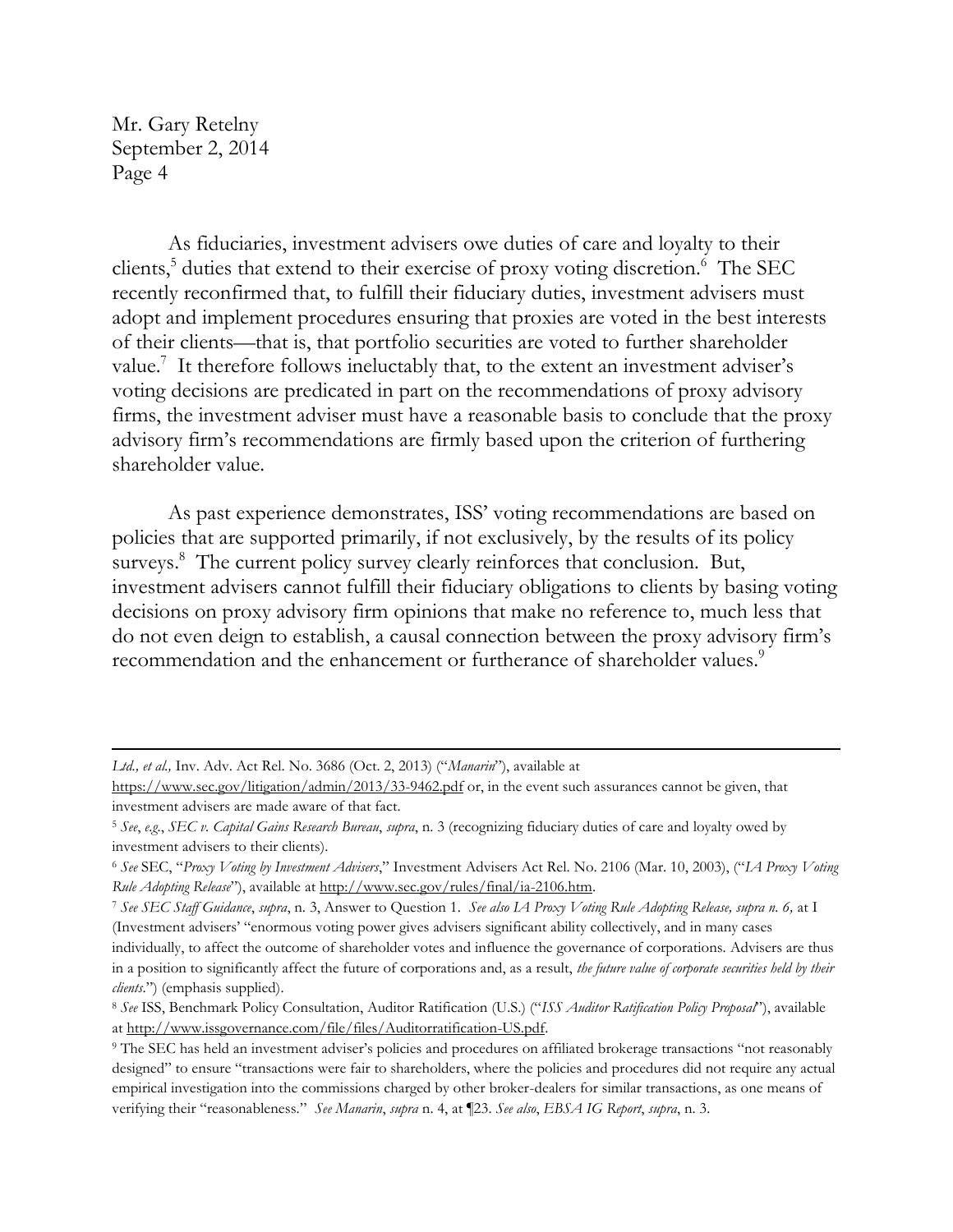These deficiencies make manifest that those investment advisers that rely in whole or in part upon ISS research and voting recommendations, cannot fulfill the fiduciary duties they owe their clients if they cast proxy votes:

- solely in reliance on ISS recommendations based on ISS policies
- that are supported solely or primarily by the results of ISS' opinion surveys, and
- ISS' policy is premised on an underlying rationale devoid of empirical research, rendering the policy devoid of any nexus between the voting decision and enhancement of shareholder values.<sup>10</sup>

The Survey, therefore, does not (indeed, cannot) provide ISS with any basis for arguing that its proxy voting policies reasonably facilitate the ability of SEC-registered investment advisers to fulfill their critical fiduciary obligations or comply with applicable regulatory standards.<sup>11</sup>

## **Discussion**

## **Pay for Performance**

*2A. Which of the following statements best reflects your organization's view about the relationship between goal-setting and award values?*

**Other.** The formulation of the responses to this question denies respondents' the ability to provide thoughtful responses to the complex issue of executive compensation**.** As indicated by the first response option, companies' compensation programs must take into account the need to attract and retain leadership talent. But, the second option also embodies important views on compensation that CCMC has

l

<sup>10</sup> *See EBSA IG Report*, *supra*, n. 3, at p. 4. ("EBSA's proxy-voting requirements in 29 CFR 2509.08-2 require whoever is voting proxies (generally named fiduciaries and investment managers) to consider only those factors that relate to the economic value of the plan's investment and not subordinate the interests of the participants and beneficiaries to unrelated objectives. According to the regulations, any objectives or considerations, or social effects unrelated to the plan's economic interests cannot be considered.").

<sup>11</sup> *See IA Proxy Voting Rule Adopting Release*, *supra*, n. 6.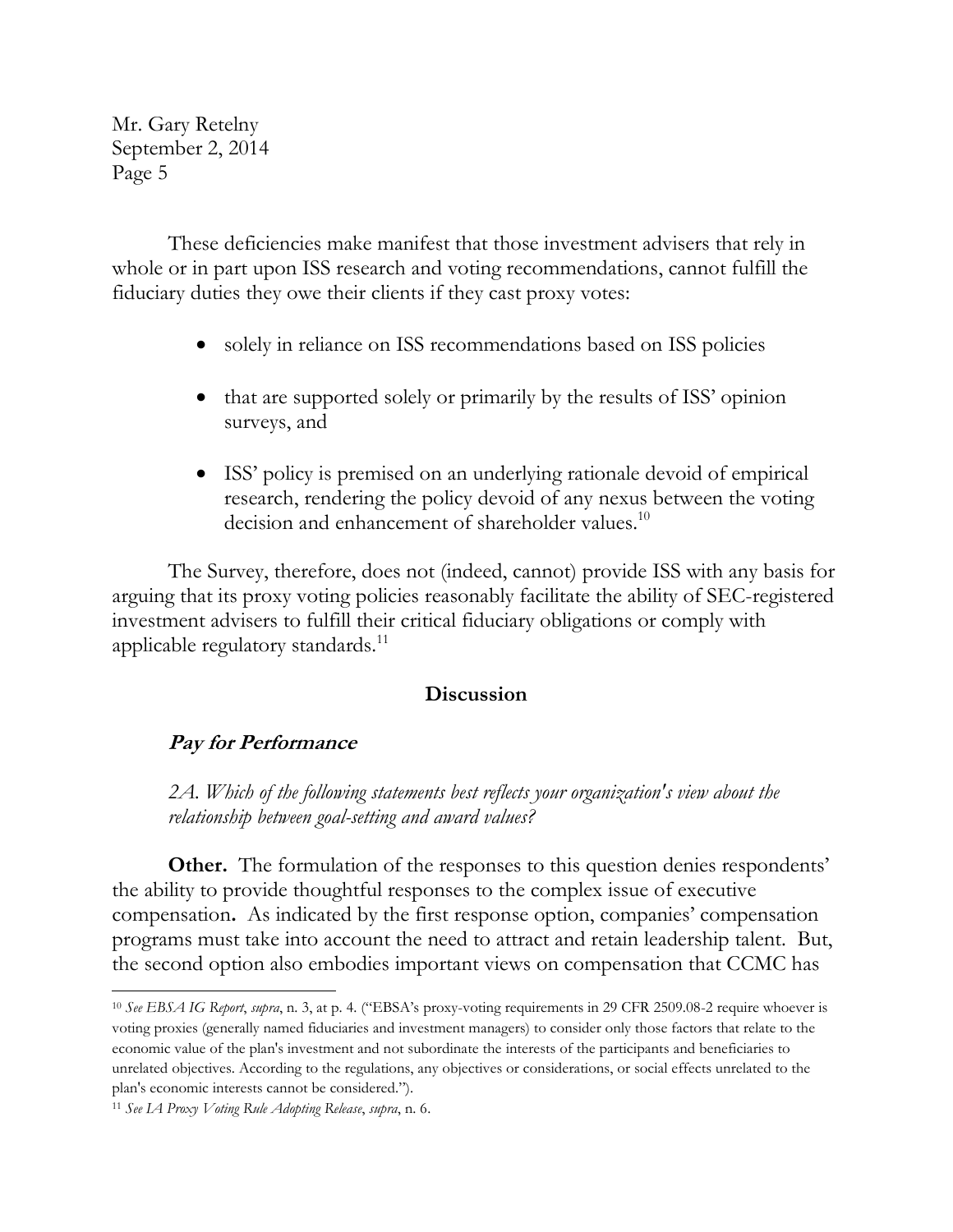embraced—that compensation should be tied to executive contributions to their company's performance and, therefore, shareholder returns, on an adjusted basis, while also taking into account that some circumstances affecting company performance are beyond executives' ability to control.<sup>12</sup>

The Survey's approach to this issue is overly simplistic—it assumes that compensation should be tied to absolute returns, without accounting for—or even considering—exogenous factors. For example, in a stagnant economy, companies may be compelled to reduce revenue goals to account for reduced demand, marketwide. In such cases, shareholder returns relative to the overall market are closely linked to their company's ability to obtain a piece of a smaller economic pie, and executive talents and leadership are even more important than they are in good economic times. Thus, a reflexive reduction in compensation during stagnant economic circumstances often would not serve shareholders' interests and, indeed, might prove deleterious.

The third response option correctly reflects the need for a board's and compensation committee's exercise of discretion in designing compensation programs that incentivize executives to create long-term shareholder value. Of course, the exercise of discretion is not unlimited, since directors and compensation committee

l <sup>12</sup> The Chamber first articulated its Principles on Corporate Governance, Investor Responsibility and Executive Compensation in 2009. *See* Chamber, Letter to Treasury Secretary Geithner (Feb. 6, 2009) ("*Chamber Principles on Corporate Governance, Investor Responsibility and Executive Compensation*"), available at [http://www.centerforcapitalmarkets.com/wp-](http://www.centerforcapitalmarkets.com/wp-content/uploads/2010/04/ExecutiveCompensationSecretaryGeithnerFeb62009.pdf)

[content/uploads/2010/04/ExecutiveCompensationSecretaryGeithnerFeb62009.pdf](http://www.centerforcapitalmarkets.com/wp-content/uploads/2010/04/ExecutiveCompensationSecretaryGeithnerFeb62009.pdf)

 Corporate governance policies must promote long-term shareholder value, but should not constrain reasonable risk-taking or innovation;

- Executive compensation should be premised on the enhancement of shareholder value through the combination of individual accomplishment, corporate performance, adherence to board risk management guidelines and regulatory compliance; and
- Robust and transparent management-shareholder communications.

The Chamber Principles have four fundamental premises:

Long-term strategic planning should be the foundation for managerial decision-making;

These Principles have been referenced in numerous CCMC comment letters on corporate governance and executive compensation addressed to the SEC and other regulators.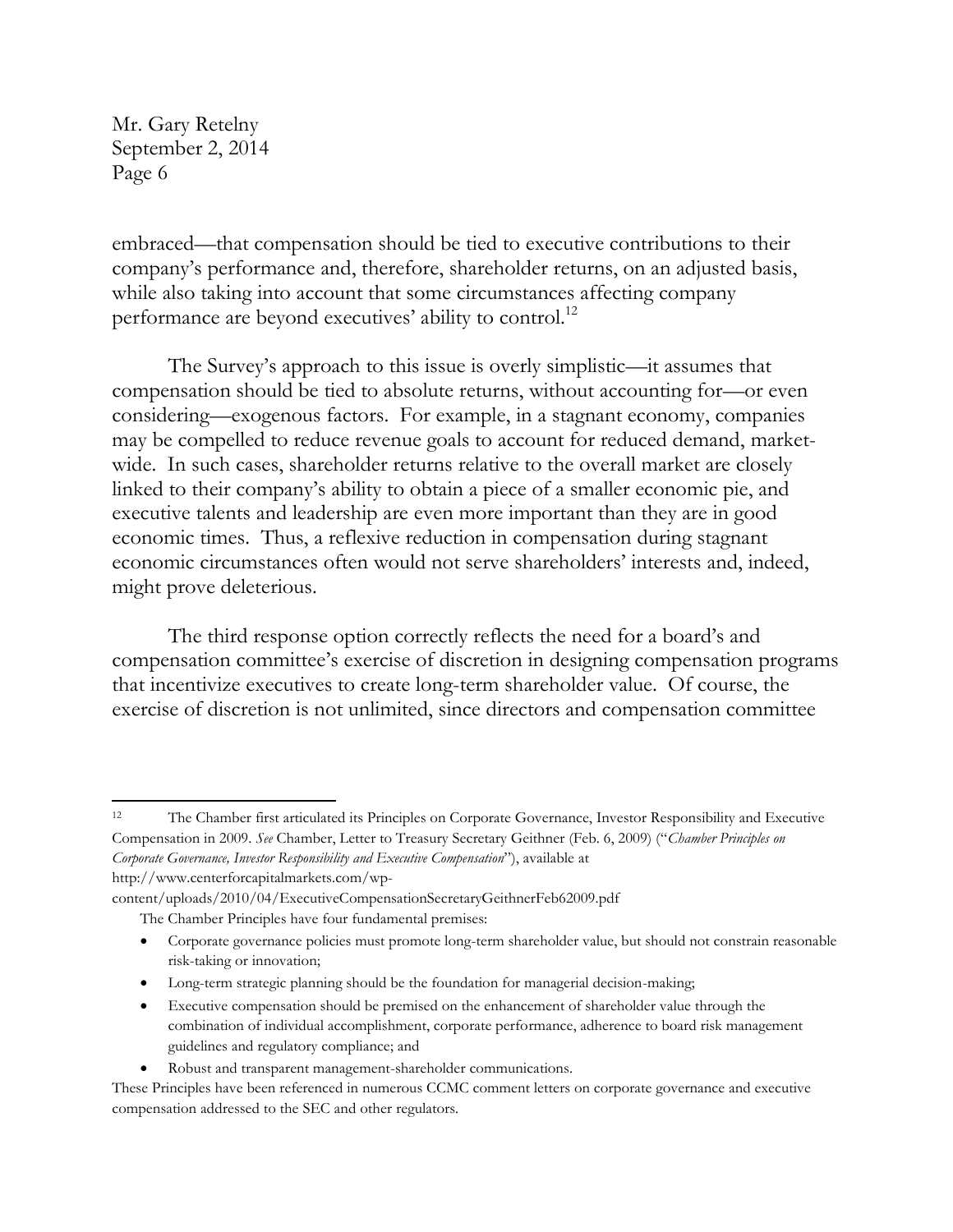members are legally obligated to design (and disclose to shareholders) compensation programs that further shareholder interests.<sup>13</sup>

**2B.** *Is there a threshold at which you consider that the magnitude of a CEO's compensation should warrant concern even if the company's absolute and relative performance have been positive, for example, outperforming the peer group?*

**Other.** Pay magnitude can be a relevant factor in setting executive compensation, but only if the magnitude is unrelated to value creation. All criteria employed by compensation committees should be focused, ultimately, on preserving and enhancing shareholder value. The imposition of a "threshold" at which pay magnitude "warrants concern," irrespective of performance, represents the imposition of a non-performance-based pay criterion, in contravention of ISS' professed pay for performance philosophy.<sup>14</sup>

The question and answer options reflect ISS' "one-size-fits-all" approach to executive compensation, by providing two answer options that suggest extreme polar opposite views on compensation, and two answer options that imply reliance on inflexible tests, all of which do not appropriately account for the need to consider shareholder interests in light of the relevant facts applicable to each company. The first answer option implies that the magnitude of compensation will always be irrelevant. While we embrace the view that non-salary compensation should not be subject to either a floor or a ceiling, pay magnitude is an appropriate ancillary consideration, since the magnitude of executive compensation should reflect a strong relationship to value creation.

The fourth answer option implies the imposition of a "one-size-fits-all" cap on compensation that, as ISS has recognized in the past, would negatively affect

 $\overline{\phantom{a}}$ 

<sup>13</sup> *See*, *e.g.*, RR Donnelley, "Annual Meeting Handbook 2014 Edition," at pp. 20-27 (2014), available at [http://www.lw.com/WebShareRedirect.aspx?id=7056&sharetype=1.](http://www.lw.com/WebShareRedirect.aspx?id=7056&sharetype=1) 

<sup>14</sup> *See*, *e.g.*, *ISS 2014 Summary Guidelines*, at p. 38 (March 2014), available at

[http://www.issgovernance.com/file/2014\\_Policies/ISSUSSummaryGuidelines2014March12.pdf](http://www.issgovernance.com/file/2014_Policies/ISSUSSummaryGuidelines2014March12.pdf) (describing ISS' "global principle" regarding pay for performance as one that "encompasses overall executive pay practices, which must be designed to attract, retain, and appropriately motivate the key employees who drive shareholder value creation over the long term").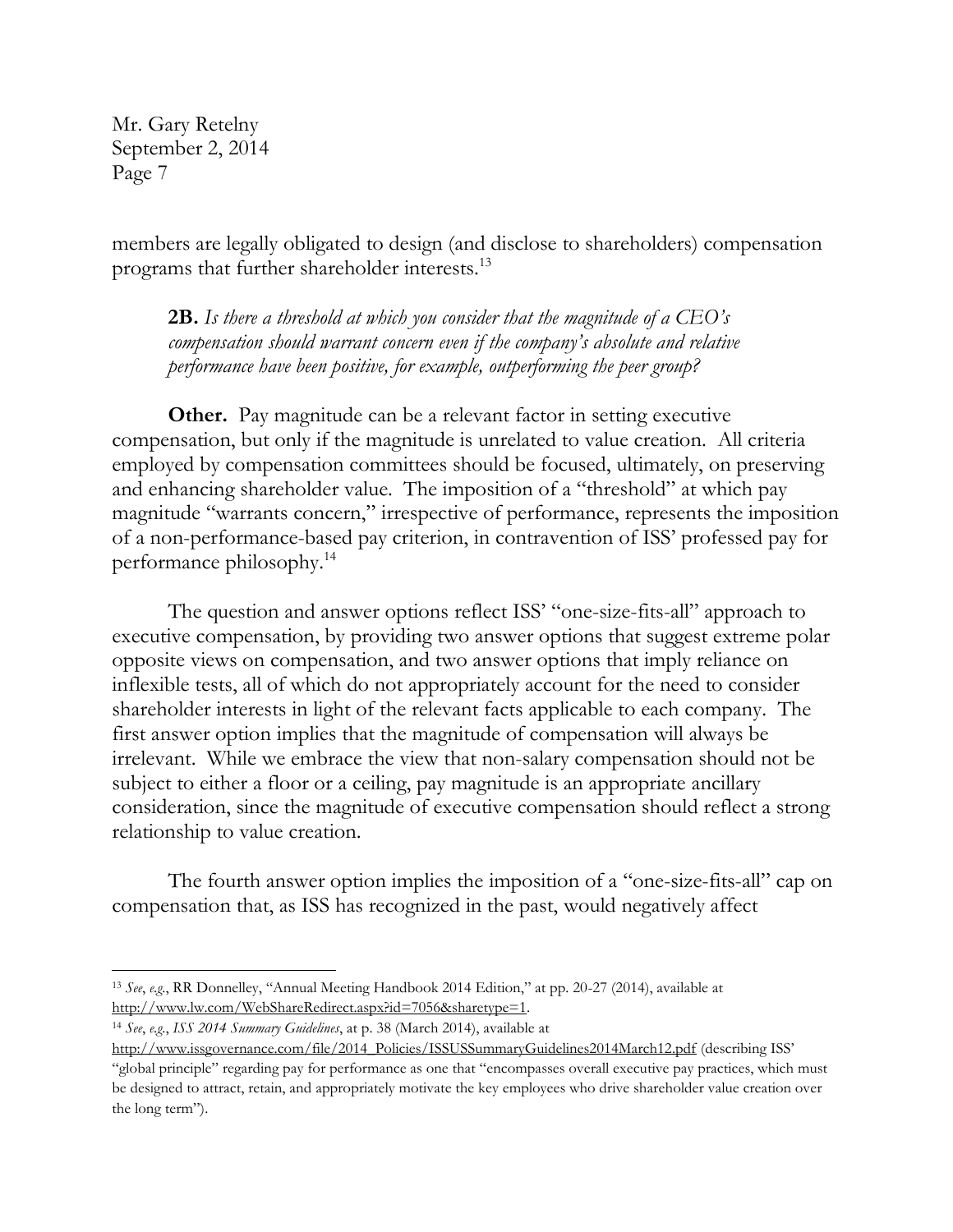$\overline{\phantom{a}}$ 

shareholders' economic interests.<sup>15</sup> The second and third answer options imply that compensation limits should be somewhat flexible, based on absolute company performance or performance relative to the company's peer group. These are appropriate considerations, and CEO compensation programs should consider the company's absolute and relative performance, among many factors.

Moreover, this survey question is a solution in search of a problem, given that shareholders have overwhelmingly supported their companies' compensation programs.<sup>16</sup>

**2C.** *If you chose "Yes" above (that pay magnitude may be a cause for concern, irrespective of performance factors), are any of the following appropriate tool(s) for determining excessive pay magnitude?*

**Decline to Answer.** Each of the answer options offered proposes tools that may, depending on the specific circumstances, be reasonable considerations for determining the "excessiveness" of CEO compensation. However, the utility of this question would depend on ISS reading the responses objectively, rather than elevating policy goals as the prism for its interpretation of the data. A high multiple of CEO compensation relative to that of other named executives (Option 2) could be a negative factor for some shareholders, but a high multiple could also have positive consequences for shareholders—for example, if the CEO's compensation motivates other non-CEO company executives to remain with the company and strive to outperform peers in their service to the company.

**2D.** *With respect to evaluating the say-on-pay advisory vote, how does your organization view disclosed positive changes to the pay program that will be implemented in the succeeding year(s) when a company demonstrates pay-for-performance misalignment or other concerns based on the year in review?*

<sup>&</sup>lt;sup>15</sup> *Id.*, at p. 51 ("Vote against shareholder proposals seeking to set absolute levels on compensation or otherwise dictate the amount or form of compensation").

<sup>16</sup> The average voting support for U.S. companies' say-on-pay proposals was 92% in 2013 and 2014. *See* Sullivan & Cromwell, 2014 Proxy Season Review, at p. 27 (June 2014), available at

[http://www.sullcrom.com/siteFiles/Publications/SC\\_Publication\\_2014\\_Proxy\\_Season\\_Review.pdf](http://www.sullcrom.com/siteFiles/Publications/SC_Publication_2014_Proxy_Season_Review.pdf)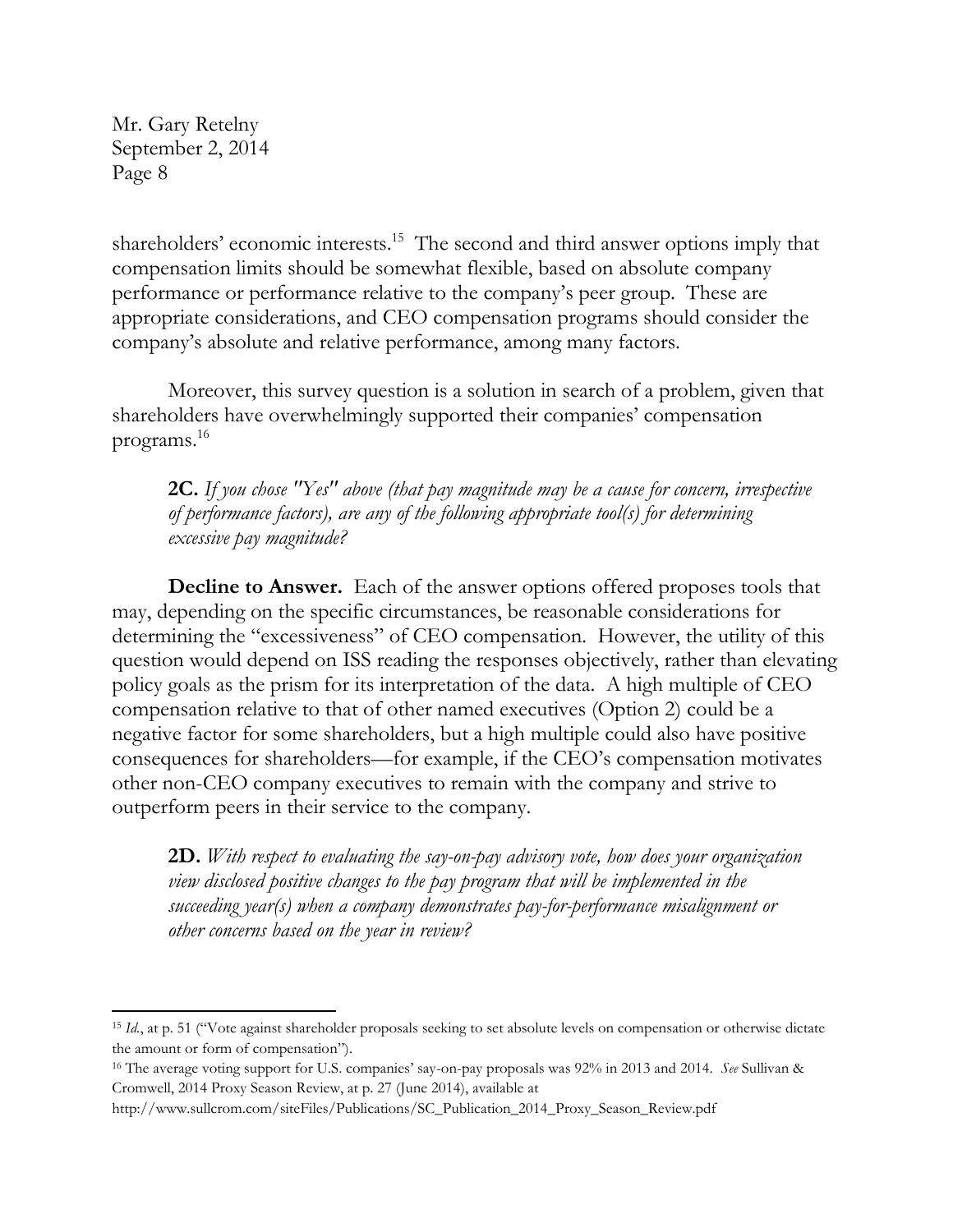**Option 1.** Option 1 suggests that prospective changes to a company's pay program may substantially mitigate current year "concerns." CCMC believes that prospective positive (or negative) changes to a company's compensation program can, on a case-by-case basis, substantially mitigate current year "concerns." For example, a company may have pre-existing legacy employment agreements containing what may seem to be "problematic provisions" to which the company is contractually committed. In such cases, a commitment to eliminate such provisions in the future might appropriately be considered favorably. Moreover, to the extent that a company intends to make what shareholders deem improvements to its compensation program, the company should be afforded time to execute those improvements in a thoughtful manner. By not crediting companies with positive future improvements (Option 3), ISS would effectively be encouraging hasty decisions, which could prove detrimental to the interests of shareholders.

**2E.** *If you chose either the first or second answer in the question above (prospective pay program changes can mitigate current concerns), should shareholders expect disclosure of specific details of such future positive changes (e.g., metrics, performance goals, award values, effective dates) in order for the changes to be considered as a potential mitigating factor for pay-for-performance or other concerns for the year in review?*

**No.** The requirement that specific details of prospective changes be immediately disclosed could encourage hasty (and ill-advised) decisions. Companies should be *encouraged*, as a matter of best practice, to provide shareholders with as much detail as is prudent under all the relevant circumstances.

# **Unilateral Adoption/Amendment of Bylaws**

**3A.** *Where a board adopts without shareholder approval a material bylaw amendment that diminishes shareholders' rights, what approach should be used when evaluating board accountability (in potentially voting against directors for adopting changes to governing documents without prior shareholder approval)?*

**Option 1.** Boards, subject to applicable law, should be free to adopt bylaw/charter amendment(s) that, in the proper exercise of their business judgment, further shareholders' best interests. State laws, in some circumstances, empower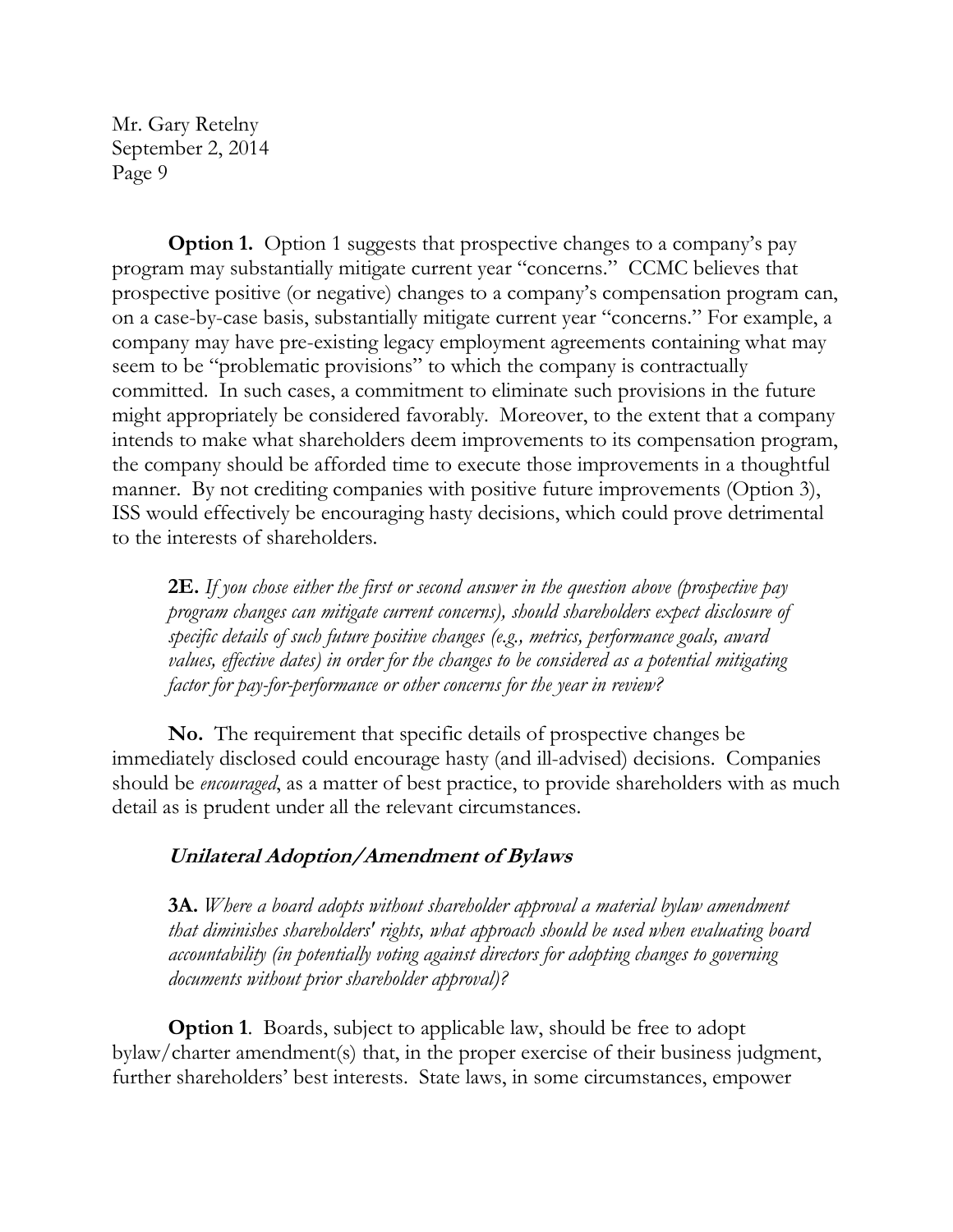$\overline{\phantom{a}}$ 

directors to amend governing documents without shareholder approval,<sup>17</sup> in recognition of the fact that directors are bound by their fiduciary duties to shareholders, and often must be able to take swift and decisive action to further shareholder interests.<sup>18</sup> When exercising this authority, boards are legally and pragmatically obligated to explain to their shareholders the rationale behind their actions on shareholders' behalf.

**3B.** *If you chose "It depends" in question 3A, what factors would you consider (in potentially voting against directors for adopting changes to governing documents without prior shareholder approval)?*

**Decline to Answer.** Each of the factors listed may, in certain circumstances, be apt factors to use in assessing the appropriateness of *any* board action; we reiterate our concern, however, about the lack of detail in the response options, which could lead to unwarranted and deleterious ISS conclusions. For example, the third answer option enables respondents to indicate whether *unspecified* "other governance concerns" should be taken into account in evaluating whether boards should be permitted, in ISS' view, to amend company governing documents without shareholder approval. The omission of what "other governance concerns" ISS's response option encompasses could permit ISS to interpret Survey responses that select this option to justify vote recommendations based on ISS' amorphous belief that "other governance concerns" are present.

**3C.** *If you chose "It depends" in question 3A, would the following bylaw/charter amendments without shareholder approval be a concern (in potentially voting against directors for adopting changes to governing documents without prior shareholder approval)?*

**Other.** Every company, proxy vote, and board action or resolution must be assessed by reference to the specific factual context presented. It is inappropriate to establish "one-size-fits-all" policies for evaluating whether certain board actions raise concerns, without considering the particular reasons for the board's decision.

<sup>17</sup> *See*, *e.g.*, DEL. CODE ANN. Tit. 8, §242 (2014), available at [http://delcode.delaware.gov/title8/c001/sc08/index.shtml.](http://delcode.delaware.gov/title8/c001/sc08/index.shtml)  *See also*, DEL. CODE ANN. Tit. 8, §109 (2014), available at [http://delcode.delaware.gov/title8/c001/sc01/.](http://delcode.delaware.gov/title8/c001/sc01/) <sup>18</sup> *See*, *e.g.*, *Air Products & Chemicals v. Airgas, Inc.*, 16 A.2d 48 (Del. Ch. 2011).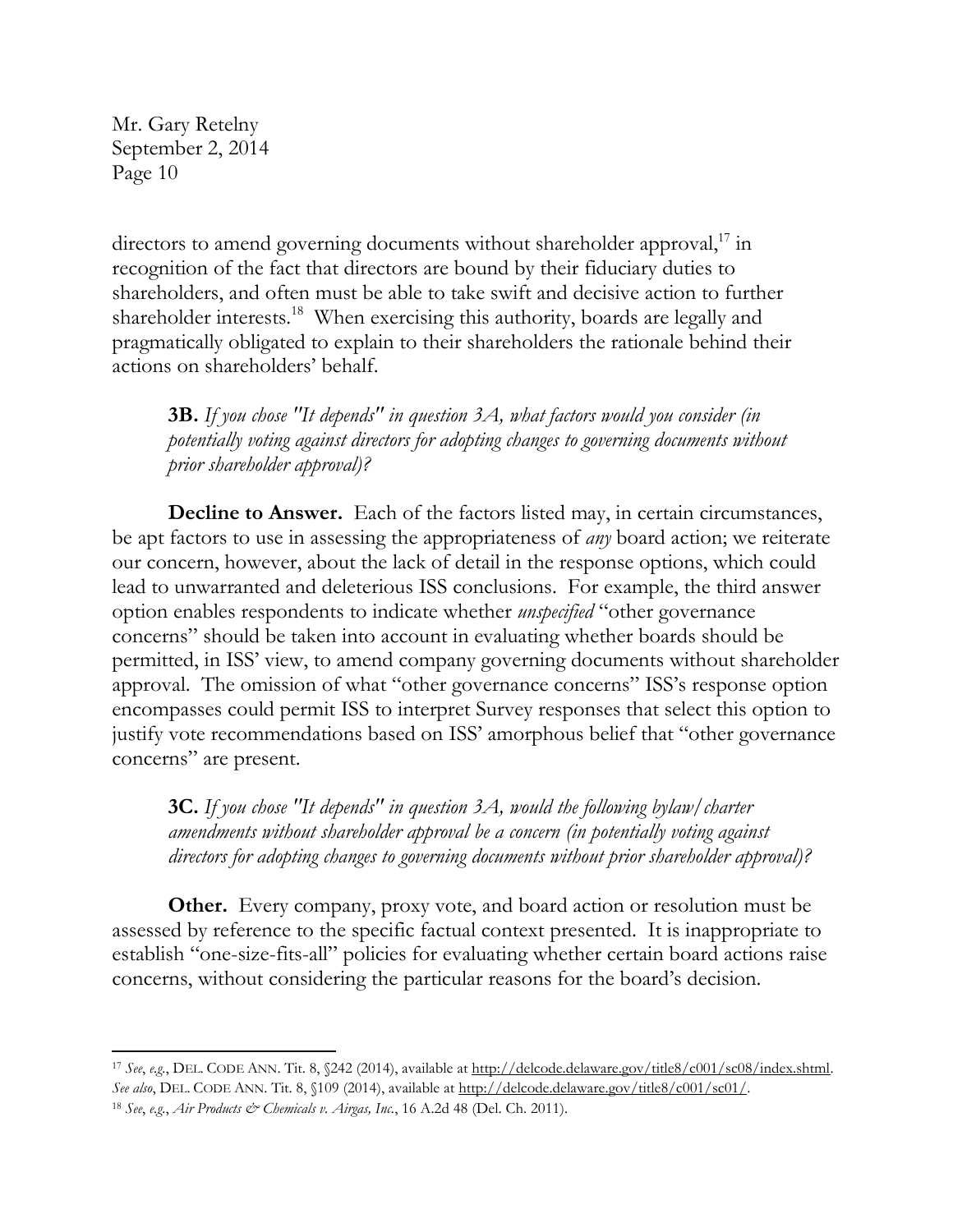> **3D.** *Should directors be held accountable if shareholder-unfriendly provisions were adopted prior to the company's IPO (in potentially voting against directors for adopting changes to governing documents without prior shareholder approval)?*

**No.** Directors should not be "held accountable" for actions that occurred prior to the company's IPO. Any governance provisions adopted by a company prior to its IPO must, by law, be fully disclosed to shareholders in the IPO. If such provisions were deemed by shareholders to have a materially negative impact on the value of the shares, they presumably were aware of this before making their investment in (or subsequent to) the IPO, and the fact that they purchased in or after the IPO is itself the best indication that, whatever concerns those actions may have raised, they were not sufficient to discourage shareholder investments.

## **Boardroom Diversity**

**4A.** *In general, how does your organization consider gender diversity when evaluating boards?*

**Option 4.** Diverse board membership is an important and legitimate consideration but, as with other criteria, cannot be viewed or assessed in a vacuum, as ISS' Survey implies. The Chamber is a forceful advocate for promoting and empowering women business leaders to achieve their personal and professional goals by increasing opportunities for women to serve on corporate boards and in the C-suite; mentoring women at all stages of their careers; and building a network for women entrepreneurs to encourage peer-to-peer networking, education, and professional growth.<sup>19</sup> Diversity is one of many appropriate considerations to be used in evaluating a board. That said the most important consideration in evaluating a board is whether the board effectively promotes shareholder value. If the board would be more effective by increasing the overall diversity of its membership, it should do so. However, the positive effects that may or may not be achieved through greater diversity are highly situation specific, and cannot be reduced to a simple formula or "one-size-fits-all" voting policy.

 $\overline{a}$ 

<sup>19</sup> *See*, *e.g.*, Chamber of Commerce, CENTER FOR WOMEN IN BUSINESS, available at [http://www.uschamberfoundation.org/center-women-business.](http://www.uschamberfoundation.org/center-women-business)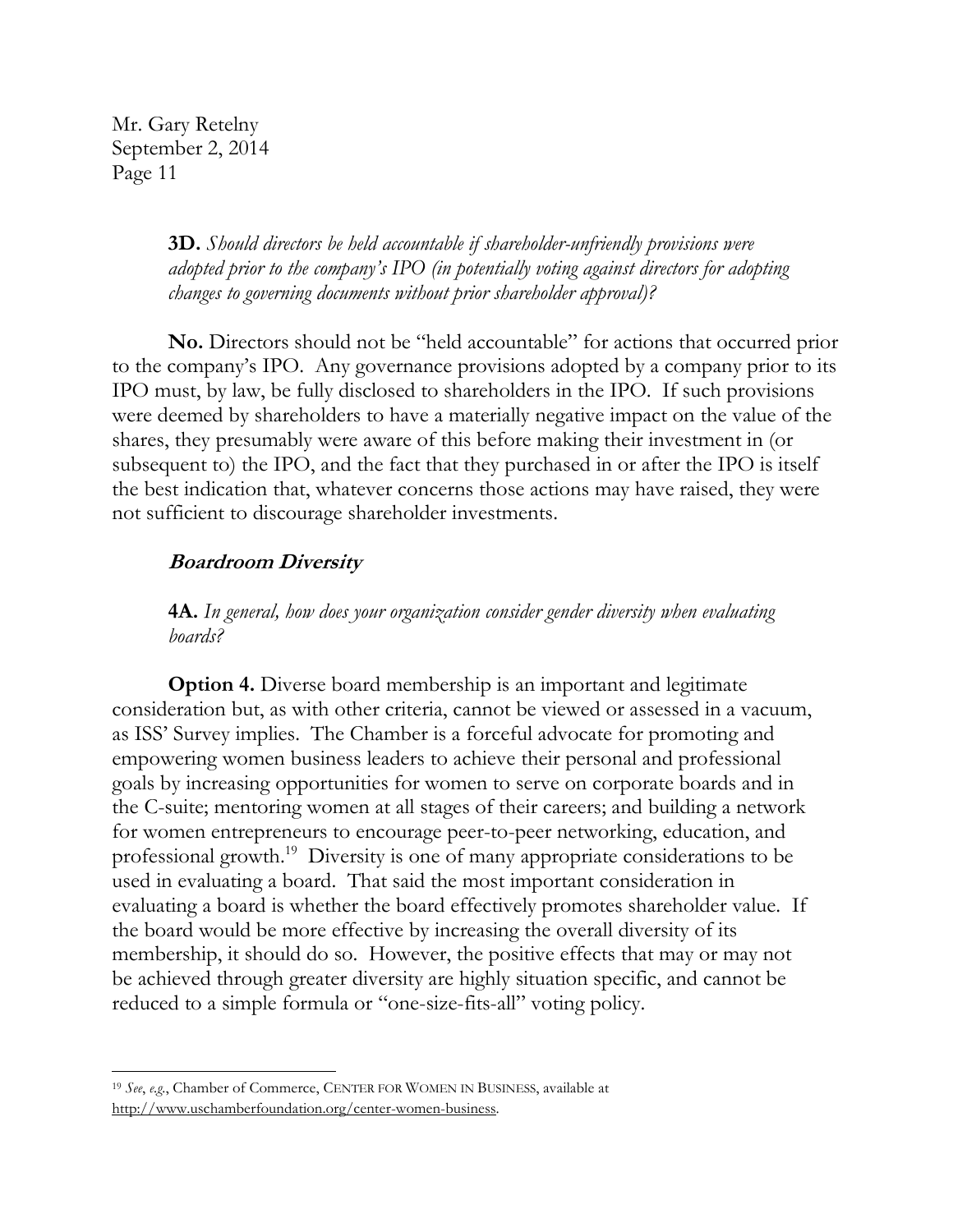#### **Equity Plans**

**5A.** *As a general matter, what weight (relative out of 100%) would you view as appropriate for each of the categories indicated below (notwithstanding that some factors, such as repricing without shareholder approval, may be 100% unacceptable)? Amounts in each box should be entered as an integer and tally 100.*

**Decline to answer**. Plan cost, features and prior related company practices are all important factors that should be considered when evaluating an equity plan. Nevertheless, by requiring respondents to provide a generic relative weight to each of these three factors, the question erroneously assumes that, in all situations, the relative weight of each factor will always be the same.

While the CCMC supports the use of a "balanced scorecard" approach to assessing equity plans specifically, and corporate governance more broadly, we are concerned that ISS' adoption of a new approach to equity plan analysis, if not thoroughly and effectively communicated to public companies and the investing public, will foster uncertainty that ultimately will benefit ISS' corporate consulting business at the expense of companies and their shareholders.

#### **Risk Oversight/Audit**

**6A.** *How significant are the following factors when evaluating the board's role in risk oversight in your voting decision on directors (very significant, somewhat significant, not significant)?*

**Decline to Answer.** Each of the factors listed is potentially relevant in determining a board's effectiveness in risk oversight. However, the fundamental issue presented by the question is whether ISS is qualified to make an informed, unbiased, judgment and vote recommendation in the wake of "well-publicized failures of boardroom risk oversight." In the question's preamble, ISS makes mention of several events that purport to be examples of "well-publicized failures of boardroom risk oversight," without defining that term or attempting to establish a nexus between alleged directorial failures and resulting events.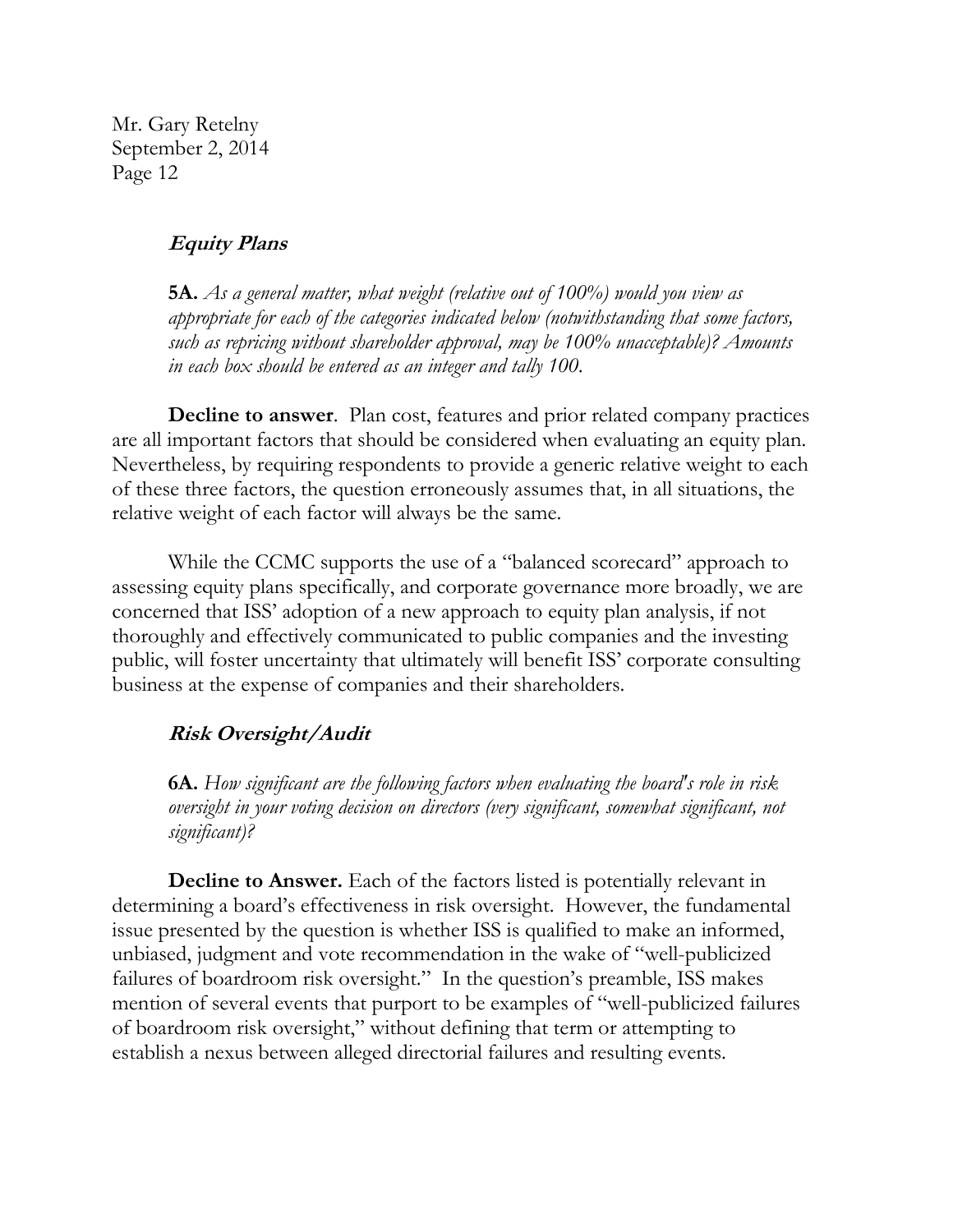In order to ensure that its vote recommendations are appropriate and focused on enhancing shareholder value, ISS must ensure, on a case-by-case basis, that negative vote recommendations reflect a balanced and objective view of all relevant facts that

- An actual failure of the part of the board or its members caused, significantly contributed to, or exacerbated the underlying company event;
- The board did not take reasonable and remedial steps in the wake of the troublesome event to ameliorate its consequences; and
- Only a leadership change will promote shareholder value.

Vote recommendations must not be driven by media hysteria, but rather by welldeveloped facts.

**6B.** *In making informed voting decisions on the ratification of the outside auditor and the reelection of members of audit committees, how important (very important/somewhat important/not important) would the following disclosures be to you?*

**Decline to Answer.** The accounting profession is highly regulated, and corporate outside independent auditors are required to be selected by independent directors serving on audit committees, subject to rigorous regulatory standards.<sup>20</sup> ISS' apparent direction on the issue of auditor ratification conflicts with the conclusions of numerous governmental and industry policymakers, which have repeatedly rejected "one-size-fits-all" strictures, particularly regarding auditor tenure, which figures prominently in the Survey's question. With this question, ISS apparently is creating a predicate for expansion of its ill-conceived proposed auditor tenure policy to a number of other audit-related issues.<sup>21</sup> In effect, ISS is seeking to substitute its own judgment for that of Congress, $^{22}$  the PCAOB,  $^{23}$  the

l <sup>20</sup> *See* Sarbanes-Oxley Act, §301, codified as Securities Exchange Act §10A(m), 15 U.S.C. §78j-1, incorporating mechanisms aimed at enhancing the independence of audit committees.

<sup>21</sup> *See ISS Auditor Ratification Policy Proposal*, *supra*, n. 8.

<sup>22</sup> Congress has explicitly rejected the idea of mandatory audit firm rotation three times in little over a decade. *See* GOP.gov, Legislative Digest, H.R. 1564, available at [http://www.gop.gov/bill/113/1/hr1564.](http://www.gop.gov/bill/113/1/hr1564) *See also*, JOBS Act, §104 "Auditing Standards", available at [http://www.gpo.gov/fdsys/pkg/BILLS-112hr3606enr/pdf/BILLS-](http://www.gpo.gov/fdsys/pkg/BILLS-112hr3606enr/pdf/BILLS-112hr3606enr.pdf)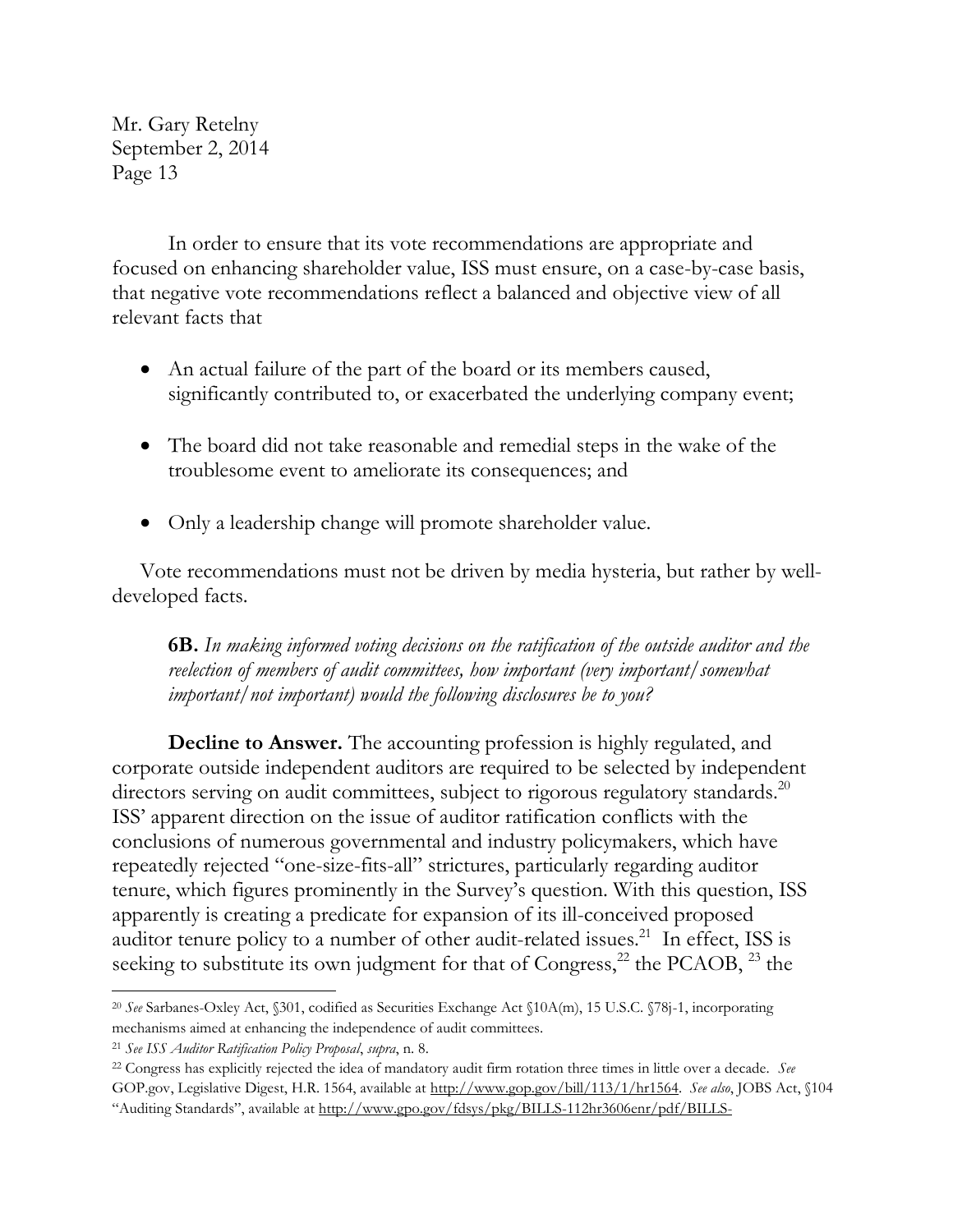$\overline{\phantom{a}}$ 

Government Accountability Office, $24$  and a majority of institutional investors.<sup>25</sup>

#### **Cross-Market Companies**

**7A.** *Which of the following best describes your organization's view on how ISS should generally evaluate such companies?*

**Option 3.** Shareholder voting issues require a case-by-case analysis that elevates considerations of shareholder value over check-the-box, "one-size-fits-all" voting policies. Depending on the context, every company's voting issues raise different considerations from those of other companies (even those in the same industry), and portfolio managers are obligated to cast votes based solely on the best interests of their investors. The question's focus on whether U.S. or non-U.S. proxy voting guidelines should be applied in a given case reflects ISS' mechanical and slavish reliance on "one-size-fits-all" voting policies, and ignores the need for every portfolio manager to ensure that its vote is premised on verifiable linkages between specific voting decisions and the enhancement of shareholder value.

[<sup>112</sup>hr3606enr.pdf;](http://www.gpo.gov/fdsys/pkg/BILLS-112hr3606enr/pdf/BILLS-112hr3606enr.pdf) and the Audit Integrity and Job Protection Act, H.R. 1564, available at http://business.cch.com/srd/h1564\_rh.pdf.

<sup>23</sup> PCAOB, Auditor Independence and Auditor Rotation Concept Release (Aug. 16, 2011), available at [http://pcaobus.org/Rules/Rulemaking/Docket037/Release\\_2011-006.pdf.](http://pcaobus.org/Rules/Rulemaking/Docket037/Release_2011-006.pdf) *See also*, GAO, Comment on PCAOB Concept Release (Dec. 14, 2011), available a[t http://www.gao.gov/products/P000031](http://www.gao.gov/products/P000031) ("*2011 GAO Letter*") ("[T]he root causes of audit deficiencies are complex, vary in nature, and . . . may not have necessarily resulted from a lack of objectivity or professional skepticism . . . . Even if [there were a clear link between] a lack of independence or objectivity . . . [and] audit quality problems, it is *unclear that such a problem would be prevented or mitigated by a mandatory audit firm rotation requirement*") (emphasis supplied).

<sup>24</sup> *See* GAO, *Required Study on the Potential Effects of Mandatory Audit Firm Rotation*, at p. 6 (Nov. 21, 2003) ("*2003 GAO Study*"), available at <http://www.gao.gov/new.items/d04216.pdf> ("GAO believes that mandatory audit firm rotation may not be the most efficient way to strengthen auditor independence and improve audit quality considering the additional financial costs and the loss of institutional knowledge of the public company's previous auditor of record, as well as the current reforms being implemented. The potential benefits of mandatory audit firm rotation are harder to predict and quantify, though GAO is fairly certain that there will be additional costs") (but, left the issue open to further study). *See also*, *2011 GAO Letter*, *supra* n. 23.

<sup>25</sup> *See* Ernst & Young, *Respondents to PCAOB Overwhelmingly Oppose Mandatory Audit Firm Rotation* (Jan. 5, 2012), available at [http://www.ey.com/Publication/vwLUAssets/TechnicalLine\\_BB2256\\_AuditFirmRotation\\_5January2012/\\$FILE/Tec](http://www.ey.com/Publication/vwLUAssets/TechnicalLine_BB2256_AuditFirmRotation_5January2012/$FILE/TechnicalLine_BB2256_AuditFirmRotation_5January2012.pdf) [hnicalLine\\_BB2256\\_AuditFirmRotation\\_5January2012.pdf.](http://www.ey.com/Publication/vwLUAssets/TechnicalLine_BB2256_AuditFirmRotation_5January2012/$FILE/TechnicalLine_BB2256_AuditFirmRotation_5January2012.pdf) Academic research confirms investors' dim view of audit firm rotation, given observed negative market reactions to forced audit firm rotation. *See*, *e.g.*, J. Carcello & L. Reid, *Investor Reaction to Mandatory Audit Firm Rotation* (Jan. 23, 2014), available at [http://papers.ssrn.com/sol3/papers.cfm?abstract\\_id=2384152](http://papers.ssrn.com/sol3/papers.cfm?abstract_id=2384152)**.**